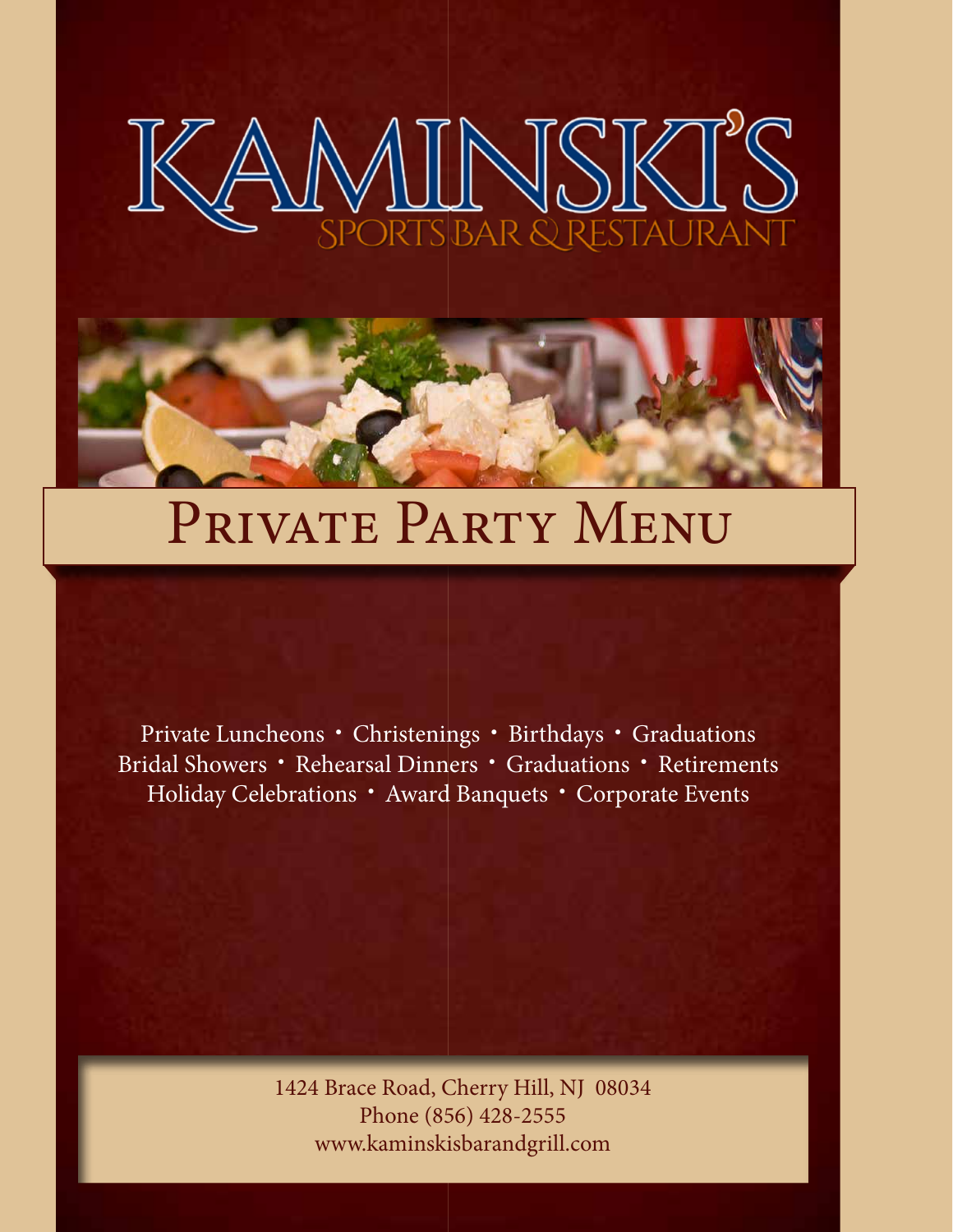# SPECIAL BUFFET MENU

(50 person min private room) 7 days a week 11:00am-9:00pm (three hour time frame) **All Buffets Include:**

Fresh Baked Bread  $\sim$  Soup du jour  $\sim$  Garden Salad  $\sim$  Choice of Entrées or Carving Board  $\sim$ Pasta Selection  $\sim$  Vegetables  $\sim$  Dessert  $\sim$  Coffee  $\sim$  Hot Tea  $\sim$  Soda Service (Bar options are available upon request)

> **Price per person:** Two Selections \$35.95 ~ Three Selections \$45.95 \*two selections does not include seafood



# **Hot Entrée Selections**

- Chicken Piccante
- Meatballs Marinara
- Chicken Cacciatore
- Seafood Newburg Over Rice
- Chicken Marsala
- Baked Stuffed Flounder
- Sausage alla Scaloppine
- Baked Stuffed Shrimp
- Grilled Salmon

*Additional selections of personal favorites available upon request*

# **Carving Board Selections**

*(Carving Board Fee \$35.00)*

- Roast Sirloin of Beef  *with au jus and Horseradish Sauce*
- Boneless Breast of Turkey  *with cranberries and gravy*
- Virginia Baked Ham *with brandied pineapples & sour cherries*

#### **Pasta**

### *(Choice of one)*

- Penne
- Ricotta & Spinach Stuffed Rigatoni
- Ricotta Cheese Stuffed Shells
- Cheese Ravioli
- Tri Colored Tortellini
- (Choice of one Sauce)
- Marinara
- Ala Vodka
- White Wine Lemon Butter
- Sundried Tomato Pesto

#### **Sides**

*(Choice of Two)*

- Mixed Medley
- Roasted Rosemary Potatoes
- String Beans Almondine
- String Beans Marinara
- Steamed Broccoli
- Oven Browned Potatoes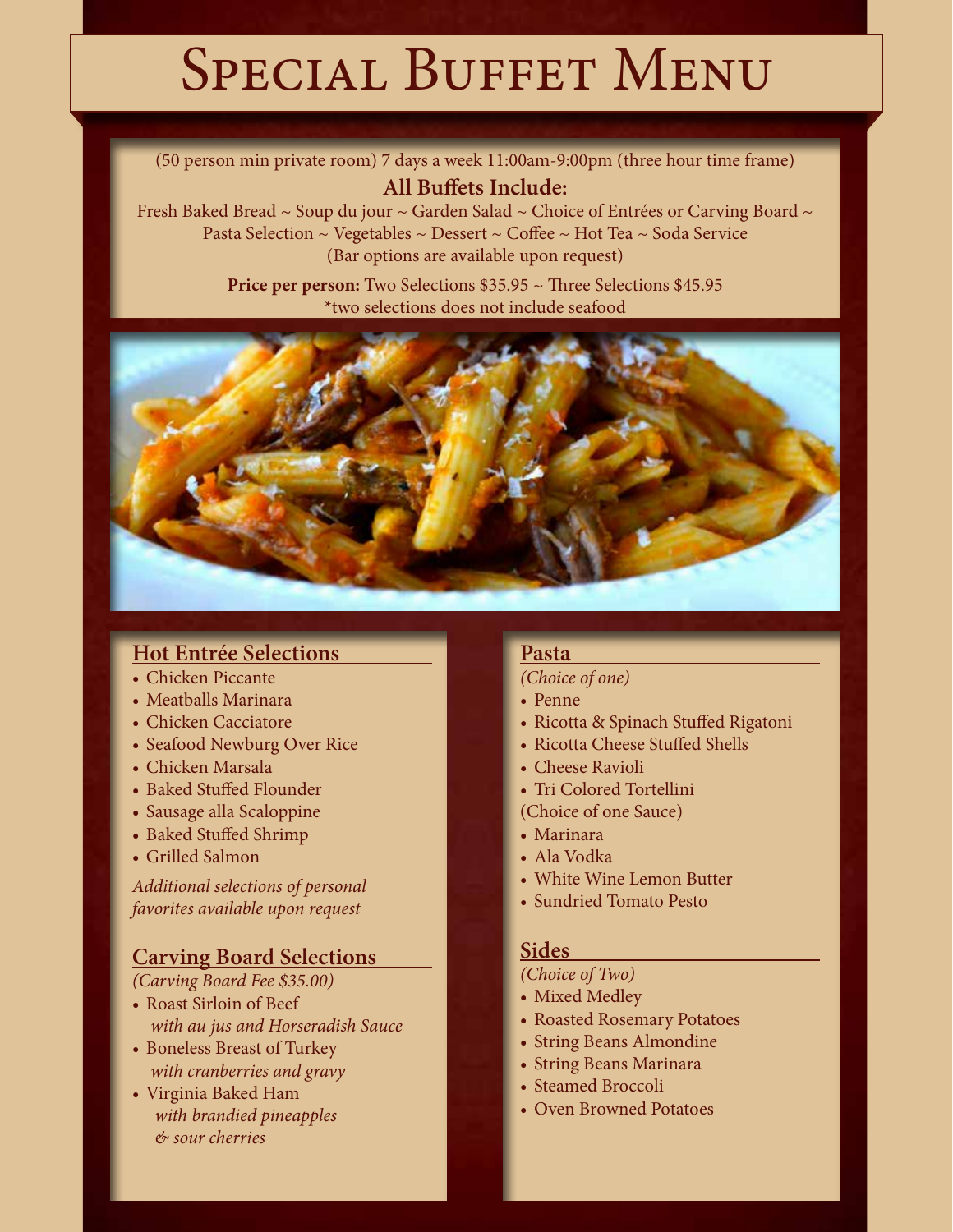# PLATED BANQUET MENU

Available 7 days a week

**3 Hour Time Frame:** Lunch 11:00am to 3:00pm Dinner 3:00pm-9:00pm Selection of 3 entrées

**Includes:** chefs choice of soup du jour, garden salad, selection of three plated entrées, one dessert selection, and unlimited beverage service (bar options are available upon request) (Private room and linens included)



Lunch Dinner

# **Entrées**

*Lunch Soup Only +2.00 salad (Select Three) Served with chefs choice of vegetable and potato (or linguine)*

| Baked Filet of Flounder with lemon butter sauce_________________________________market price                   |         |         |
|----------------------------------------------------------------------------------------------------------------|---------|---------|
| Baked Filet of Stuffed Flounder with crab imperial topped with                                                 |         |         |
| lemon butter sauce entitled and the control of the same of the same of the same of the same of the same of the |         |         |
| Grilled Filet of Salmon with olive oil topped with lemon butter sauce ___ \$25.95                              |         | \$35.95 |
| Baked Stuffed Shrimp with crab imperial with lemon butter sauce _____________ market price                     |         |         |
|                                                                                                                |         |         |
|                                                                                                                |         |         |
| Filet Mignon (80z) Char-Grilled center cut filet_________________________________market price                  |         |         |
|                                                                                                                |         |         |
| Surf and Turf (80z) Filet Mignon & South African Lobster tail _______________ market price                     |         |         |
| Chicken Parmigiana fried and breaded chicken breast topped with tomato                                         |         |         |
|                                                                                                                | \$25.95 | \$35.95 |
| Chicken Marsala Sautéed with mushrooms, onions & Prosciutto in a                                               |         |         |
|                                                                                                                | \$25.95 | \$35.95 |
| Chicken Scampi in lemon white wine and garlic butter sauce                                                     | \$25.95 | \$35.95 |
| Chicken Florentine chicken breast stuffed with rice, served with grilled vegetables                            |         |         |
| Brushed with olive oil with Mediterranean spices and garlic _____________ \$25.95                              |         | \$35.95 |
| Chicken Portofino grilled chicken breast with grilled Vegetables _______                                       | \$25.95 | \$35.95 |
| Penne Pasta Chicken penne pasta sautéed in a pesto sundried                                                    |         |         |
|                                                                                                                |         | \$35.95 |
| Penne Primavera (complete) Penne pasta in lemon butter sauce with                                              |         |         |
|                                                                                                                | \$25.95 | \$35.95 |
|                                                                                                                | \$25.95 | \$35.95 |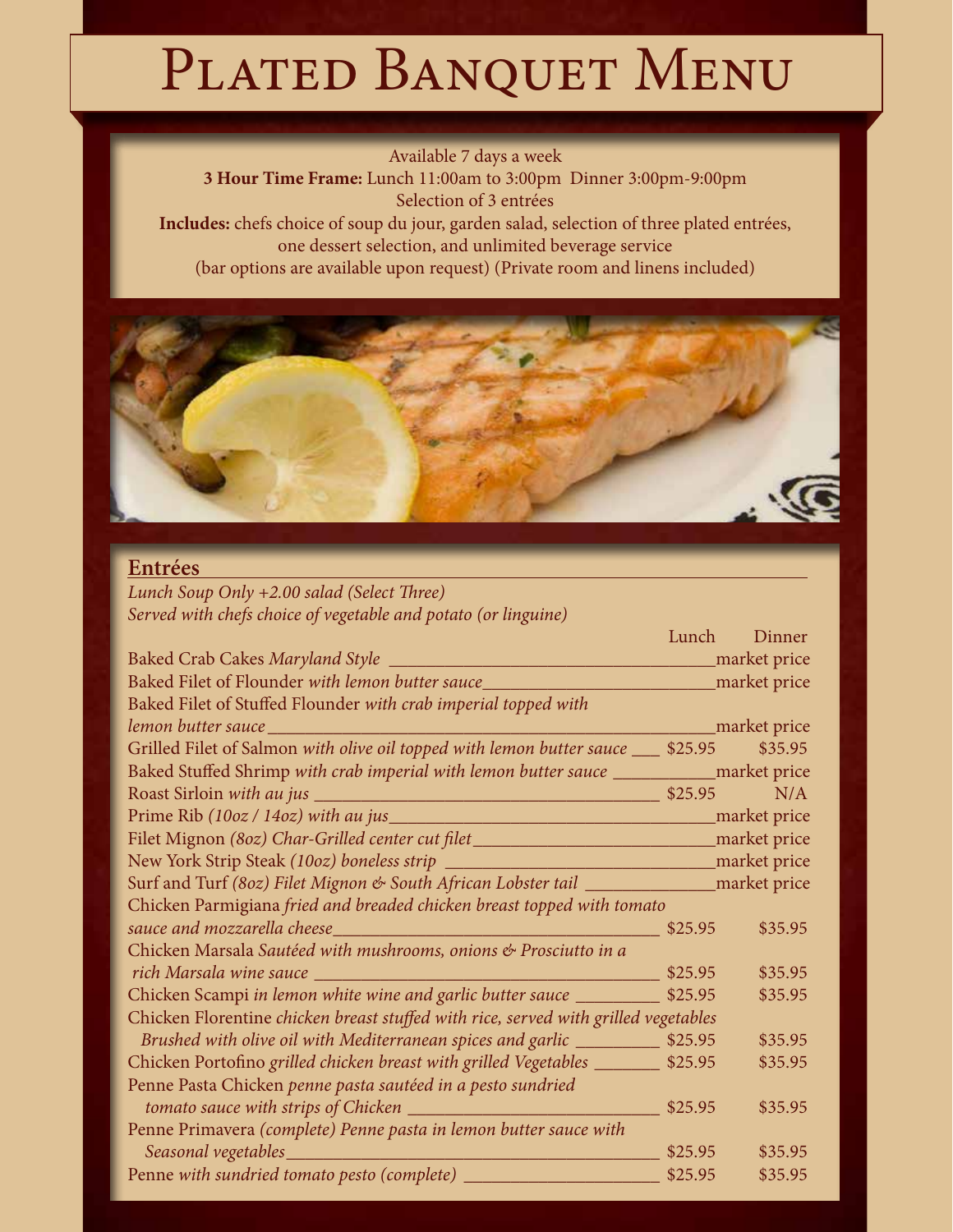# BANQUET EXTRAS





*(Choice of One)*

- Ice Cream
- Rice Pudding
- Sheet Cake
- Rainbow Sherbet

#### **Beverages**

*(Unlimited Service)*

- Fountain Soda Service
- Ice Tea
- Coffee
- Hot Tea



# **Upgrades**

#### **Salads**

Caesar Salad Greek Salad *(additional \$2.50 per person)*

# **Pasta Course**

\$3.00 per person

# **Add Ons**

Prime Rib of Beef with au jus and Horseradish Sauce *(Additional, Market Price)* Baked Crab Cakes *(Additional, Market Price)*

#### **Desserts**

Fresh Fruit Medley Assorted Mini Pastries *(\$4.00 per person)*

#### **Terms and Conditions**

NJ Sales tax and 20% Gratuity will be added to the Final Bill No checks accepted for final payment \$150.00 Non Refundable Deposit is required at booking Guaranteed Final Head Counts are due 5 Days Before Your Scheduled Event

\*\*Restricted Diet Meals including vegetarian and gluten free are available upon request\*\* \*\*Personal Favorites can be made upon request\*\* \*\*Ask about our Children's Menu\*\*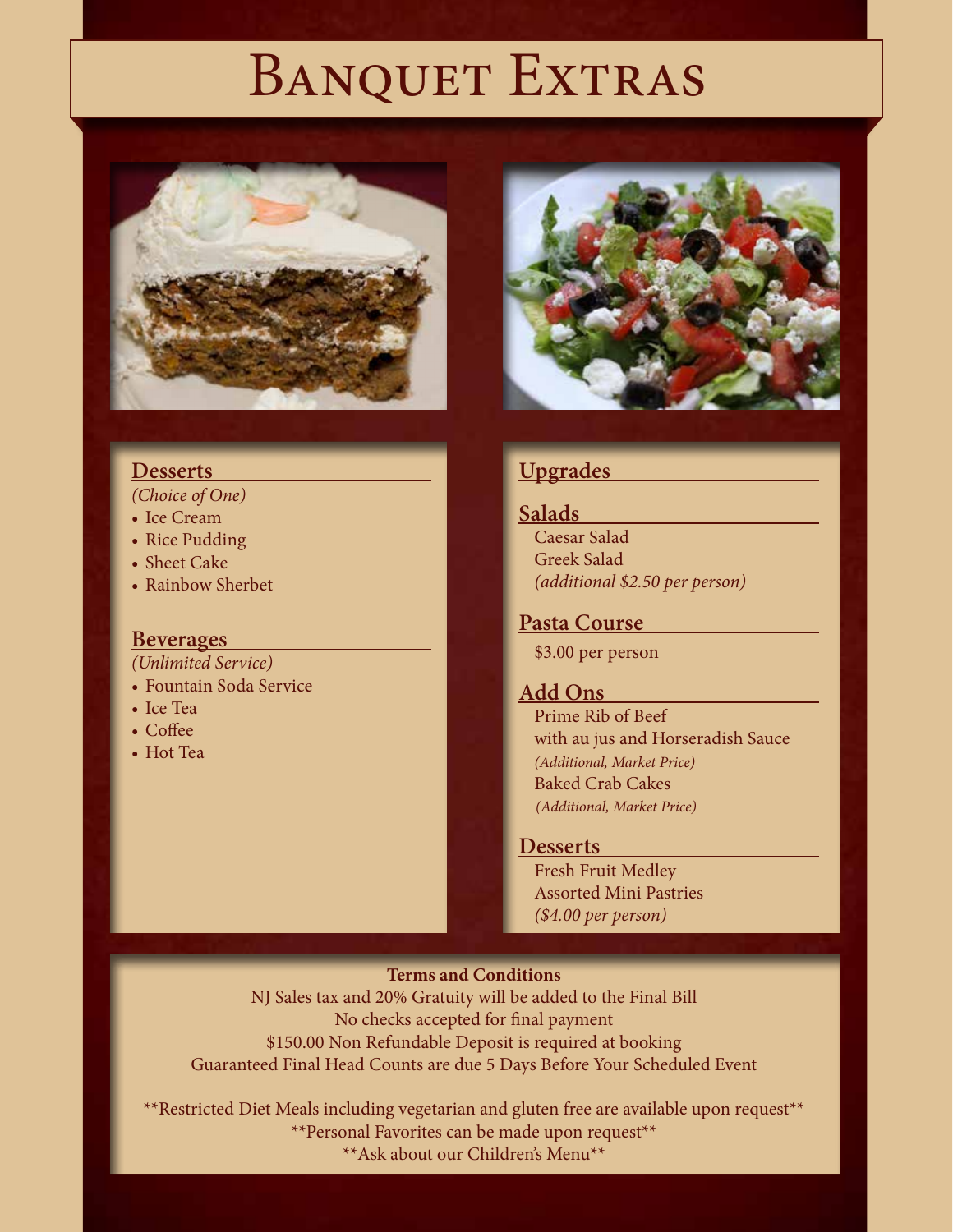# COCKTAIL PARTY PACKAGE

(45 person minimum) Appetizers Displayed for ~ 2 Hours Only **Includes:** 2 Hour Open Bar (Draft Beers, House Wines and House Liquor Only)

\$50.00 per person Add NJ Sales tax & 20% Gratuity

#### **Salads:**

*(Choice of One)* Mixed Garden Greens Chopped Greek Salad Caesar

#### **Hot Station:**

*(Choice of one)* Party Pizza Trays Assorted Flatbreads BBQ Pork Sliders Boneless Wings Asian Mini Chicken Kabobs Roast Beef or Pork Hot Station *(+\$2 per person)*

#### **Pasta**

*(Choice of One)* Penne with Blush Sauce Three Cheese Tortellini with Sundried Tomato Pesto Penne Marinara

#### **Seafood Station**

*(Choice of One)* Clams Casino Stuffed Mushrooms Mussels Marinara Shrimp Cocktail *(+\$5 per person)*

#### **Cold Station**

*(Choice of One)* Assorted Charcuterie Meat & Cheese Display Grilled Vegetables Assorted Fresh Vegetable Crudite  *with Dips* Pasta Salad

#### **Dessert**

*(Choice one +\$2 per person)* Assorted Mini Pastries Assorted Fresh Fruit Display

#### Customized Upon Request at Managements Discretion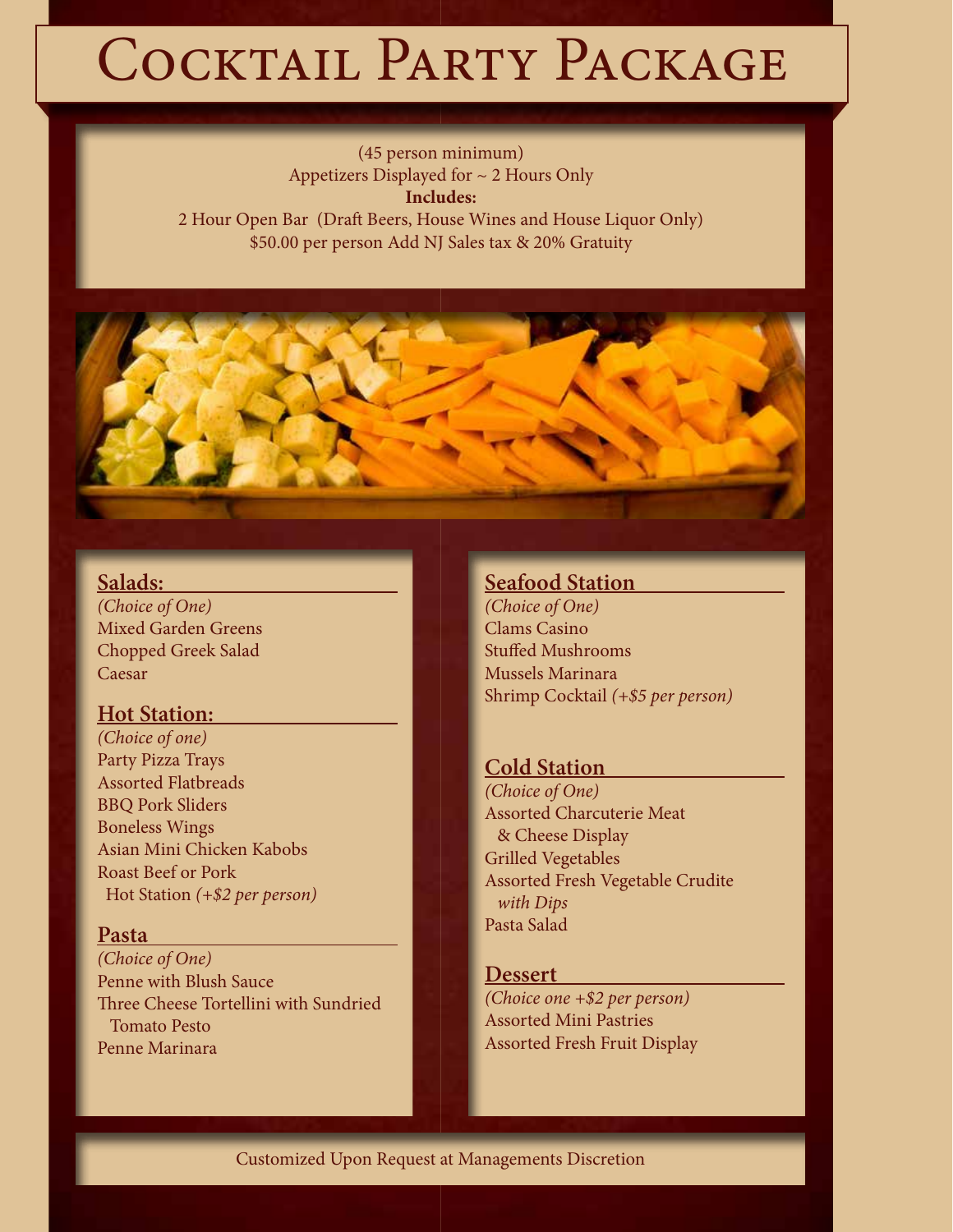# PARTY TRAYS, APPS & SALADS



#### **Traditional or Boneless Wings**

(Choice of Sauce) Mild ~ Hot ~Parmesan Garlic Sesame ~ Garlic ~ Honey BBQ *with Bleu Cheese Dressing and Celery*

> Half Tray (40 wings) \$65.00 Full Tray (80 wings) \$135.00

Boneless Half Tray (40 wings) \$55.00 Boneless Full Tray (80 wings) \$110.00

**Assorted Broiled Seafood Appetizers** Broiled stuffed mushrooms with

Crab Imperial, Clams Casino, Bacon wrapped Shrimp, Fried Calamari Half Tray MP Full Tray MP

# **Assorted Cheese and Deli Charcuterie Meat Display**

Served with Spicy Mustard, Deli Pickles, and Hot Peppers *Accompanied by small dinner rolls*

> Serves 10 – 15 people One Round Tray \$75.00

# **Assorted Fresh Vegetables Crudite with Dip**

Assorted Garden Vegetables with dips Serves 10 – 15 People One Round Tray \$60.00

#### **Cold Platter**

Smoked White Fish & Salmon Served with Onions, Tomatoes, and capers Serves 10 – 15 people One Round Tray \$150.00



#### **Shrimp Cocktail**

(Medium Size Shrimp 16-20) *Served with Cocktail Sauce and Lemons* Small – 200 pieces \$375.00 Medium – 450 pieces \$750.00 Large – 700 pieces \$975.00

# **Salads**

# **Chopped Greek**

with Tomatoes, Peppers, Onions, Kalamata Olives, and Feta Cheese, Stuffed Grape Leaves and Hard Boiled Egg Tossed with Greek Salad Dressing Half Tray \$55.00 Full Tray \$100.00

#### **Autumn Harvest Salad**

Mixed Greens with assorted vegetables, walnuts, sliced apples, dried raspberries, jack and cheddar cheese severed with raspberry vinaigrette and garlic crostini Half Tray \$50.00 Full Tray \$90.00

#### **Caesar**

Romaine Lettuce, Parmesan Cheese, and Homemade Croutons Tossed in our Homemade Caesar Dressing Half Tray \$30.00 Full Tray \$55.00

#### **Mixed Garden Salad**

Assorted Garden Vegetables with our mixed garden greens with your choice of Salad Dressing *(Dressing served on the side)* Half Tray \$30.00 Full Tray \$55.00

Add Grilled Chicken \$35.00 / \$55.00 or Grilled Shrimp \$55.00 / \$95.00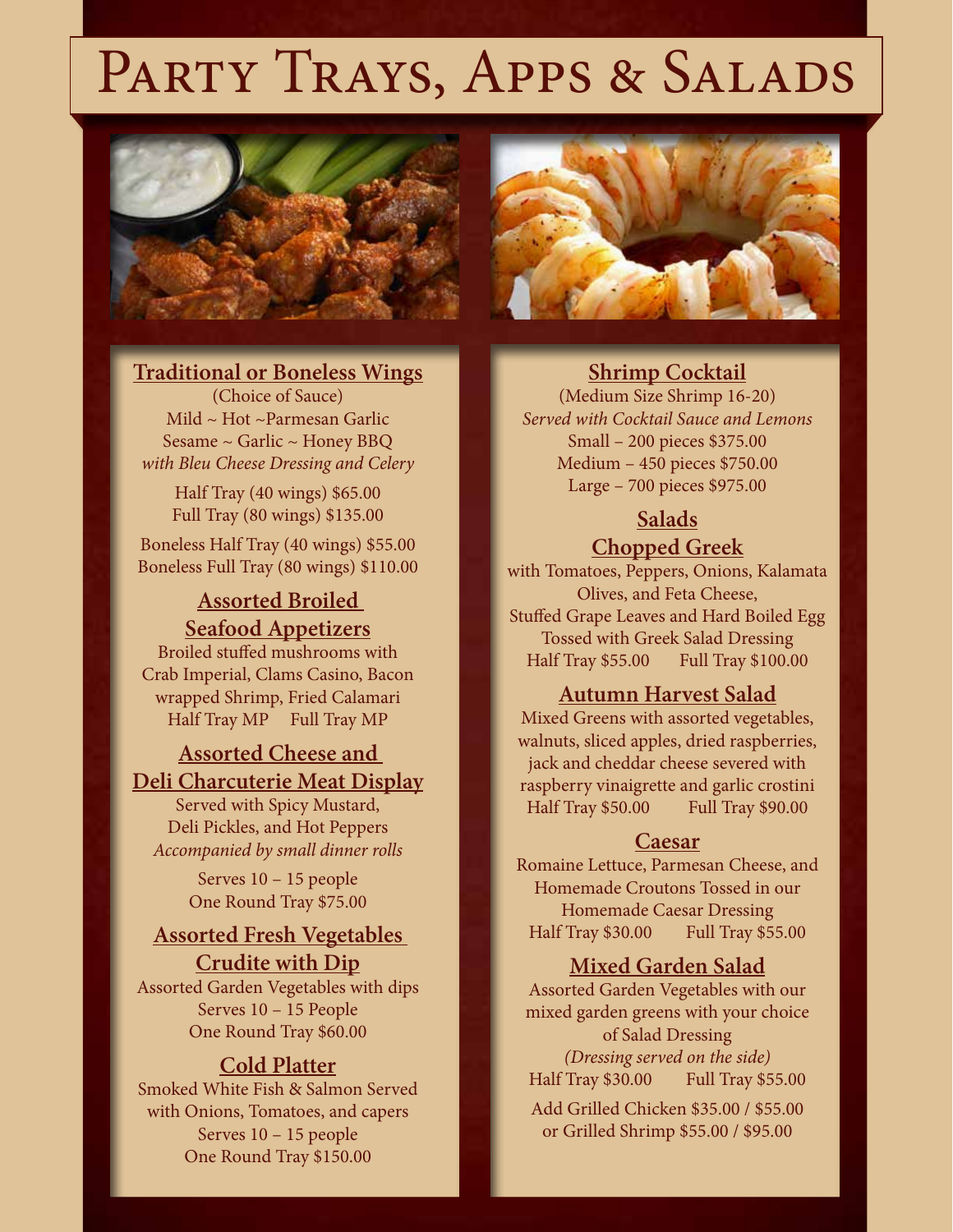

1424 Brace Road Cherry Hill, NJ 08034 Phone (856) 428-2555 www.kaminskisbarandgrill.com



# PARTY TRAYS

## **Hot Pasta**

Ricotta Cheese Stuffed Shells Tri Colored Cheese Tortellini Full Tray \$65.00

> **Penne** Full Tray \$50.00

#### **Sauce**

*All selections has your choice of Sauce* Marinara ~ Alla Vodka Sundried Tomato Pesto ~Alfredo

> **Baked Crab Cakes** Full Tray MP

#### **Stuffed Chicken Florentine** Baked Chicken Breast stuffed with Rice

and Garden Vegetables in a White Wine Lemon Butter Sauce

# **Chicken Piccante Sautéed**

Chicken with mushrooms and capers in a Lemon White Wine Butter Sauce

#### **Chicken Parmigiana**

Breaded Breast of Chicken topped with Mozzarella Cheese and Tomato Sauce

#### **Chicken Marsala**

served with Mushrooms, Onions and Prosciutto in a Marsala Wine Sauce Full Tray \$150.00

#### **Italian Sausage and Peppers**

Hot or Sweet, Served in Marinara Sauce includes Rolls Full Tray \$90.00

# **Rolled Roast Beef or Roast Pork**

Served with au jus and Horseradish Sauce on the side includes Long Hot Peppers, Roasted Peppers, Brocoli Rabe and Rolls with Provolone or American cheese Half Tray \$120.00 Full Tray \$190.00

**Rice Pilaf** Half Tray \$25.00 Full Tray \$40.00

**Steamed Mixed Vegetables** Half Tray \$35.00 Full Tray \$55.00

### **Red Bliss Potato Salad**

Red Bliss Potato mixed with assorted seasoning and garden vegetables with mayo Half Tray \$35.00 Full Tray \$55.00

### **Italian Style Pasta Salad**

Tricolor Pasta, cubed provolone, genoa salami, black olives, assortment of garden vegetables in a light dressing Half Tray \$35.00 Full Tray \$55.00

### **Assorted Deli Wrap**

Choice of Turkey, Roast Beef, Tuna or Chicken Salad with lettuce & tomato Full Tray \$60.00

### **Roasted Whole Pig**

(35-40 pounds) Market Price

*Prices do not include NJ Sales Tax Take out Only Full Tray Serves Approx 15-20 Half Tray Serves Approx 8-12*